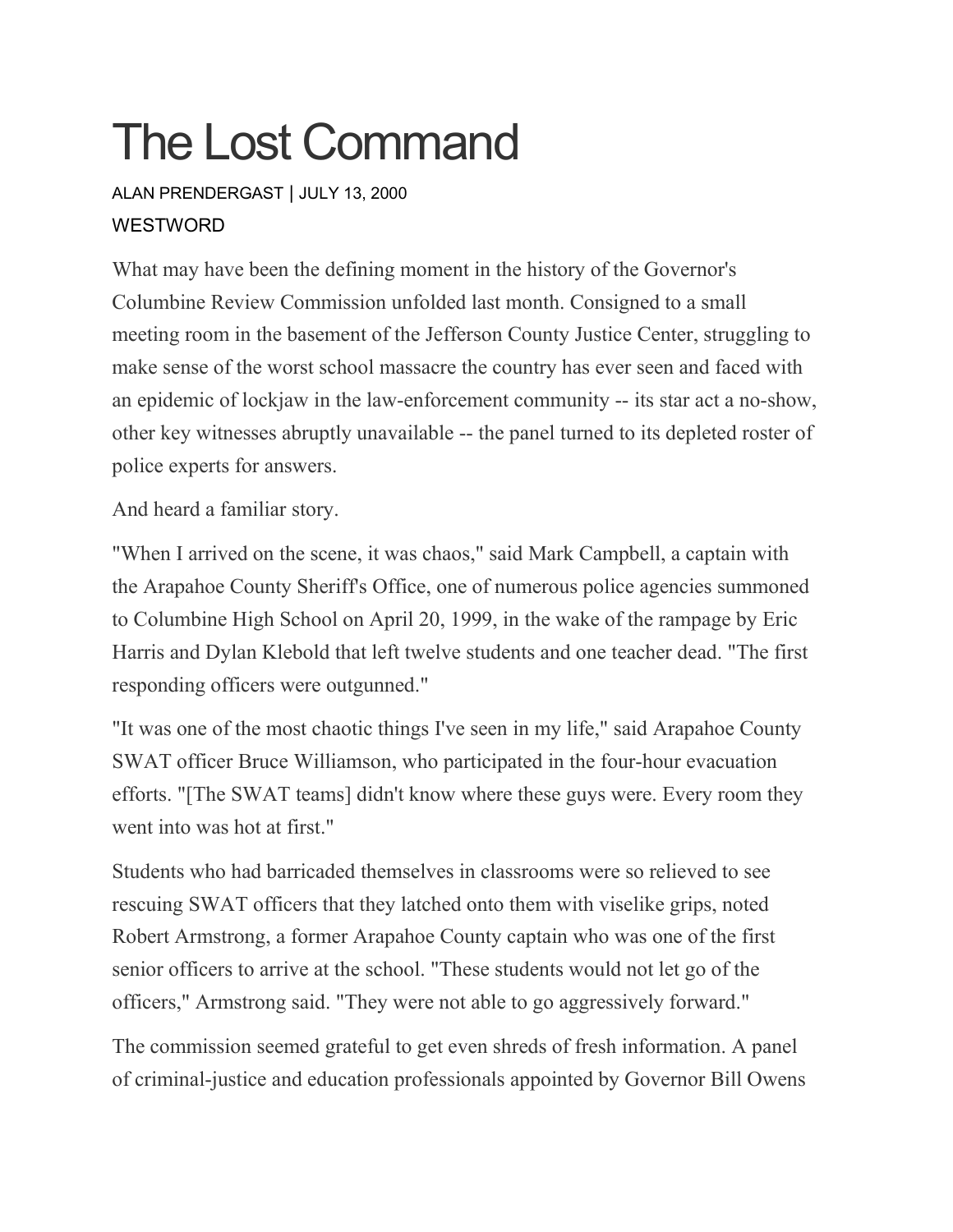last fall to review the government response to Columbine, the thirteen-member group has no subpoena powers. Its ability to ferret out facts about the shootings depends on the voluntary cooperation of those who watched the crisis develop on April 20 and fought to end it. But some of the most crucial participants have been curiously unresponsive to the governor's summons.

For months the commission had eagerly awaited the testimony of Jefferson County Sheriff John P. Stone, whose office was in charge of rescue operations that day and spearheaded the investigation of the slayings. But Stone, besieged by nine lawsuits filed by victims' families accusing his agency of negligence, first accepted the commission's invitation and then declined, saying that the county attorney had advised him against making any comment.

Vince DiManna, the Denver Police Department SWAT captain who helped to organize the initial entry teams at Columbine, pulled out of testifying at the last minute, too, citing similar concerns about possible lawsuits against the DPD. That left the witness table to a handful of officers from Arapahoe County and Arvada, folks who'd participated in the emergency response but had no ultimate command duties -- or threats of litigation -- hanging over their heads.

Stone's absence may have been a source of embarrassment for the committee, but it was a bitter disappointment for Randy and Judy Brown, the Columbine parents who are leading a lonely campaign to recall the sheriff (["Stonewalled,](http://www.westword.com/issues/2000-04-13/feature.html)" April 13). For weeks the Browns and a handful of volunteers have been haunting the county's supermarkets, seeking petition signatures from passersby who, for the most part, don't want to think about Columbine anymore. Stone has ducked the couple's questions at public meetings and has refused to comment on the recall effort. After months of delays that were curtailed only by a court order, in May the sheriff issued a "final report" on Columbine that was supposed to be the final word on the matter -- and then refused to answer questions about the report, too. Now it appeared he wasn't going to have to answer to the governor's blue-ribbon panel, either.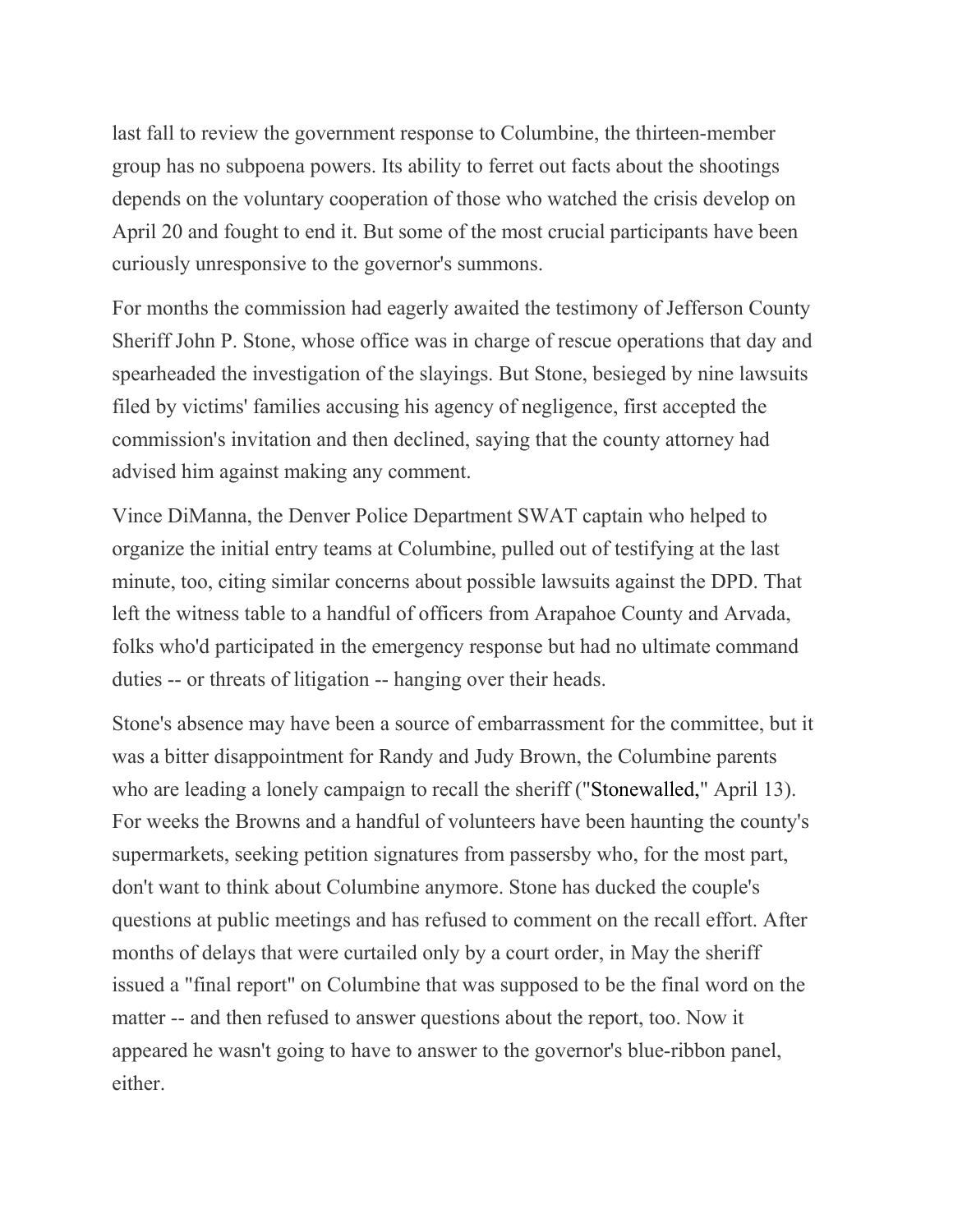Instead, the Browns and the commission got an earful from Robert Armstrong, who offered an impassioned defense of the command decisions at Columbine. A floridfaced, no-nonsense career officer, now a top administrator at the Colorado Bureau of Investigation, Armstrong marched through a prepared statement that bristled with bombast, conundrums and outright contradictions. One moment he stressed that the first priority was to establish a perimeter so that "this incident will not leave Pierce Street. That was my order...that we've got to contain this thing." The next he was talking about how desperately the command wanted to get officers into the school: "We fully realized we must engage these suspects."

Armstrong praised the "uncommon valor" of DiManna and other SWAT officers who put together an entry team even though they didn't have the proper equipment, hitting the school without full-body armor or helmets. At the same time, he conceded, it wouldn't do to have these officers going off half-cocked, not with all the reports of snipers, gas leaks and bombs everywhere: "We couldn't rush SWAT down the hall and set off additional bombs."

By the time Armstrong addressed the death of science teacher Dave Sanders, Randy Brown could hardly contain himself. Sanders had been shot while trying to direct kids to safety; he died, still awaiting medical aid, more than three hours later. Yes, Armstrong said, the top brass at the command post had taken notice of a sign, "1 BLEEDING TO DEATH," posted in the window of the science classroom where Sanders lay wounded. But the command was worried that it might be a trick; the question was, *who* put that sign there?

"We had no way to confirm it," Armstrong said.

That was too much for Brown. "You were on the phone with them at the time," he blurted out.

Armstrong seemed startled. Someone had interrupted his testimony...a voice from the peanut gallery...a reporter or, worse, a *civilian*...saying what, exactly? "You were on the phone with a teacher in the science room," Brown insisted.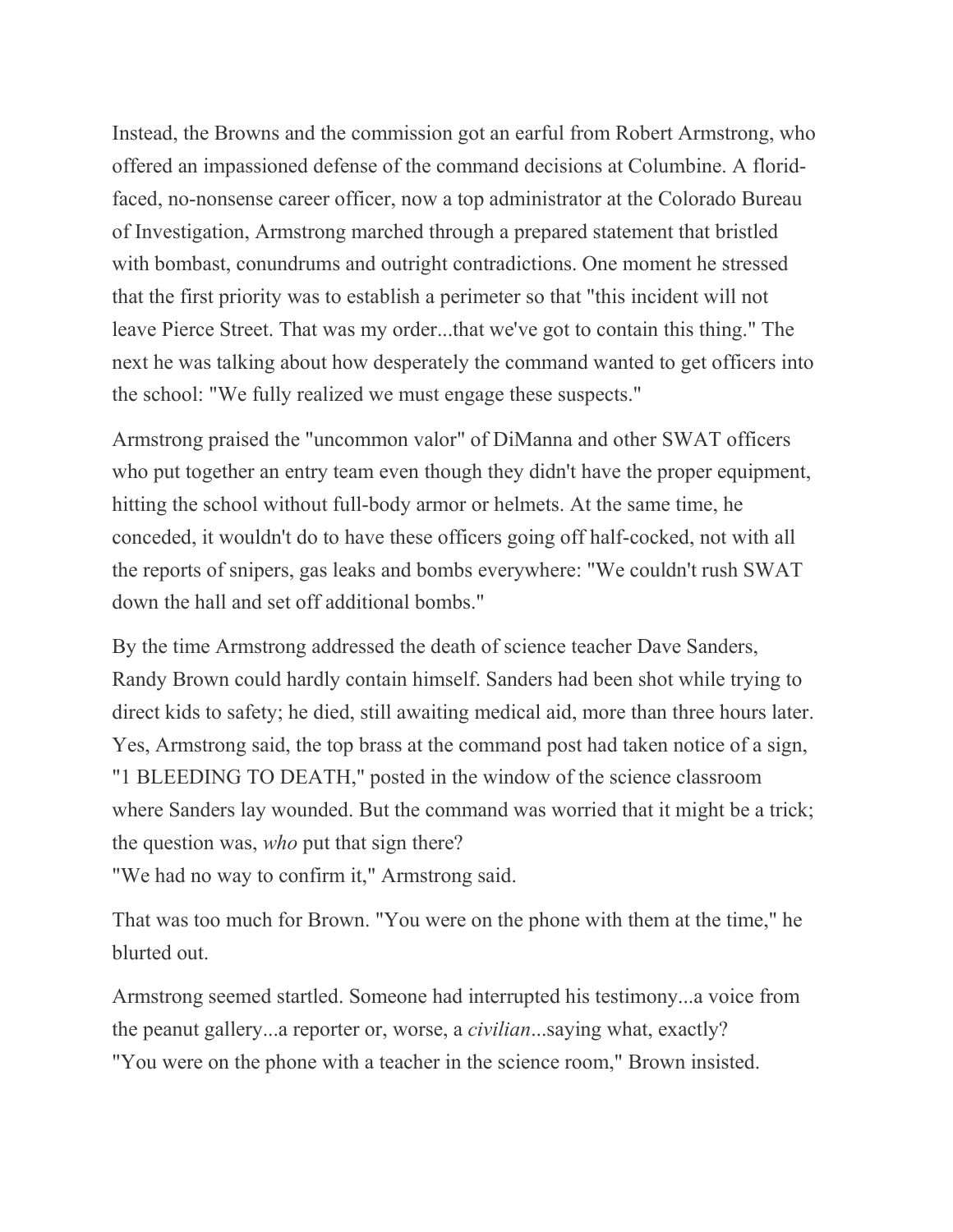Armstrong turned beseechingly to the commission chair, retired state supreme court justice William Erickson. "Mr. Chief Justice," he said, "we didn't *know* that was a teacher at the time."

If there was a ripe moment to examine the logic of Armstrong's explanation - indeed, the logic of the entire rescue effort -- this was it. If the cops were so eager to "engage" the shooters, why hadn't they answered the plea for help, even if they did suspect it was a trap? How could it be that the library, the place the shooters were most active, the room most likely to contain wounded kids if not the shooters themselves, was the last place reached by the rescue operation? The students in the library didn't have helmets or body armor, but no one was talking about their uncommon valor.

Erickson merely smiled. "Hindsight's 20/20, isn't it?" he asked. "It's extremely difficult when you have an emergency of this type to meet all the exigencies."

Before the day was over, Erickson would warmly thank Armstrong and the other officers for their testimony, stating that he didn't see how they could have responded any differently on April 20 -- an extraordinary absolution, given how little official scrutiny the police response has received to date. But then, Erickson has always maintained that the commission's purpose is not to reinvestigate Columbine but to make recommendations for future public policy.

Yet how can the commission fulfill its mission when critical facts remain so elusive? "I said at the first meeting, 'You guys have got to hunt for the truth,'" says Mike Slater, a Columbine parent who's attended all of the commission hearings. "But they've said all along that they're not out to find fault. You can see that there are a lot of questions they're not asking."

Slater believes there is ample fault to be found, if the commission were so inclined. "I think there were some officers who would have gone into the school immediately," he says, "but whoever was in charge made some real poor judgments. Someone has to take responsibility for that. A man died because they didn't do their job."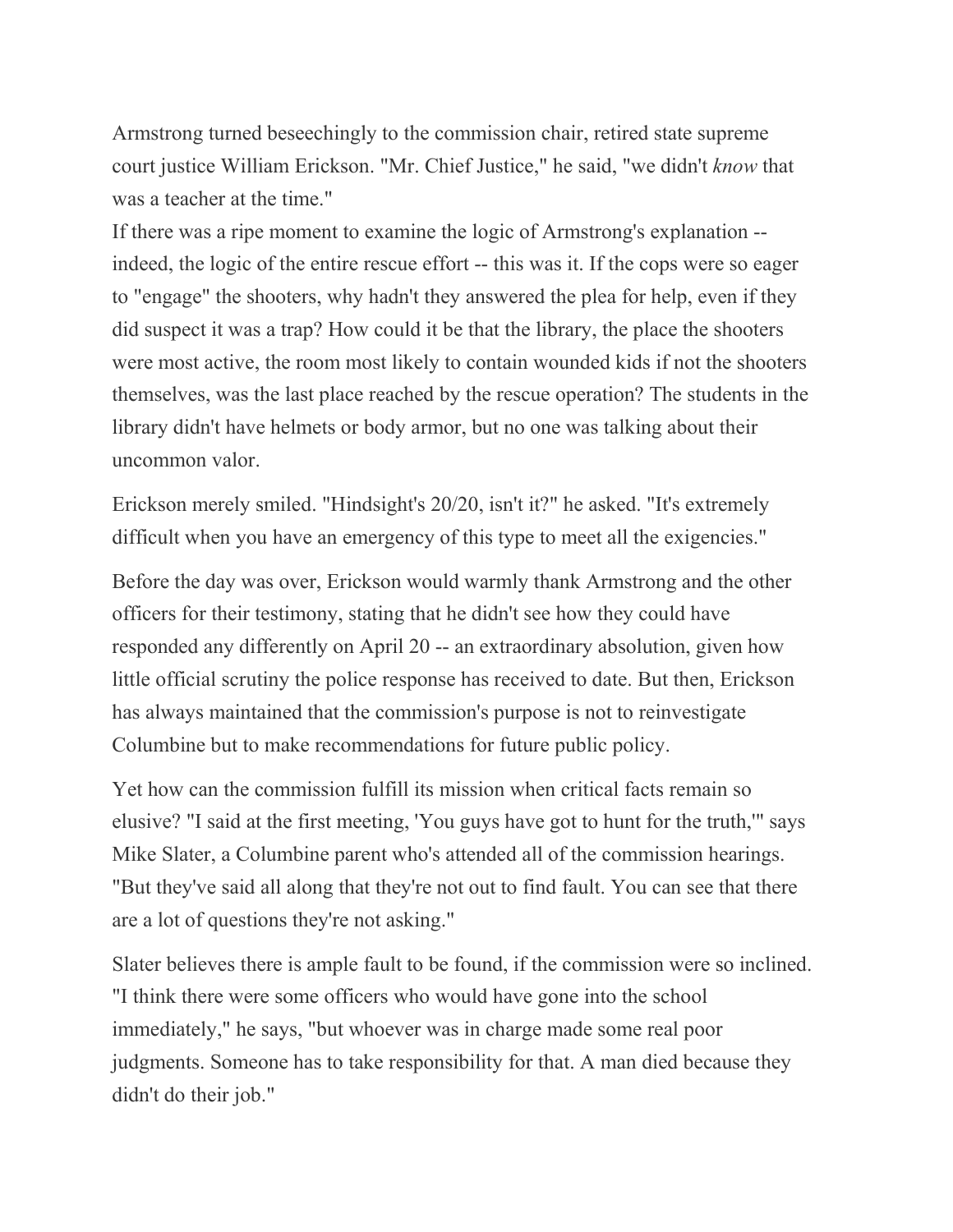Assigning blame for Columbine may seem like a fruitless exercise at this point. After all, the two hate-gorged adolescents responsible for the havoc are no longer in a position to answer anybody's questions. ("It's my fault!" Harris wrote in his journal. "Not my parents, not my brother, not my friends, not my favorite bands, not computer games, not the media, it's mine.") It is, in any case, an exercise that will be played out in court for years to come, in the multiple lawsuits filed on behalf of the injured and the dead.

Still, there are larger issues at stake than whether any particular officer faltered under fire last year. Columbine raises troubling questions about police emergency training and preparedness, the means and tactics of responding to an incident that "breaks the mold," as Armstrong put it, and the integrity and accountability of law enforcement. Those questions are neatly sidestepped in Sheriff Stone's report, which presents a highly selective and self-serving account of police actions that day.

Drawing on the work of eighty investigators, the largest criminal investigation in Colorado history, the digitalized report offers a detailed, "minute-by-minute" account of the slayings and the rescue effort, including several audio and video clips. Although its release was anticipated as early as last fall, the material underwent extensive review by Stone and his top aides, and still wasn't available by the one-year anniversary of the massacre -- the deadline for filing lawsuits over the incident.

Victims' families have blasted the report, calling it a desperate stab at spin control and an attempt to deflect legal liability. As a result of a public-records battle initiated by some of the families, in recent weeks Judge Brooke Jackson has ordered the release of a considerable amount of raw data gathered in the Columbine investigation, including video footage from news helicopters and the cafeteria surveillance cameras; last week, officials finally released 45 hours of 911 and dispatch calls. These materials, coupled with the accounts of eyewitnesses, offer a far messier picture of the Columbine rescue effort than the one provided in the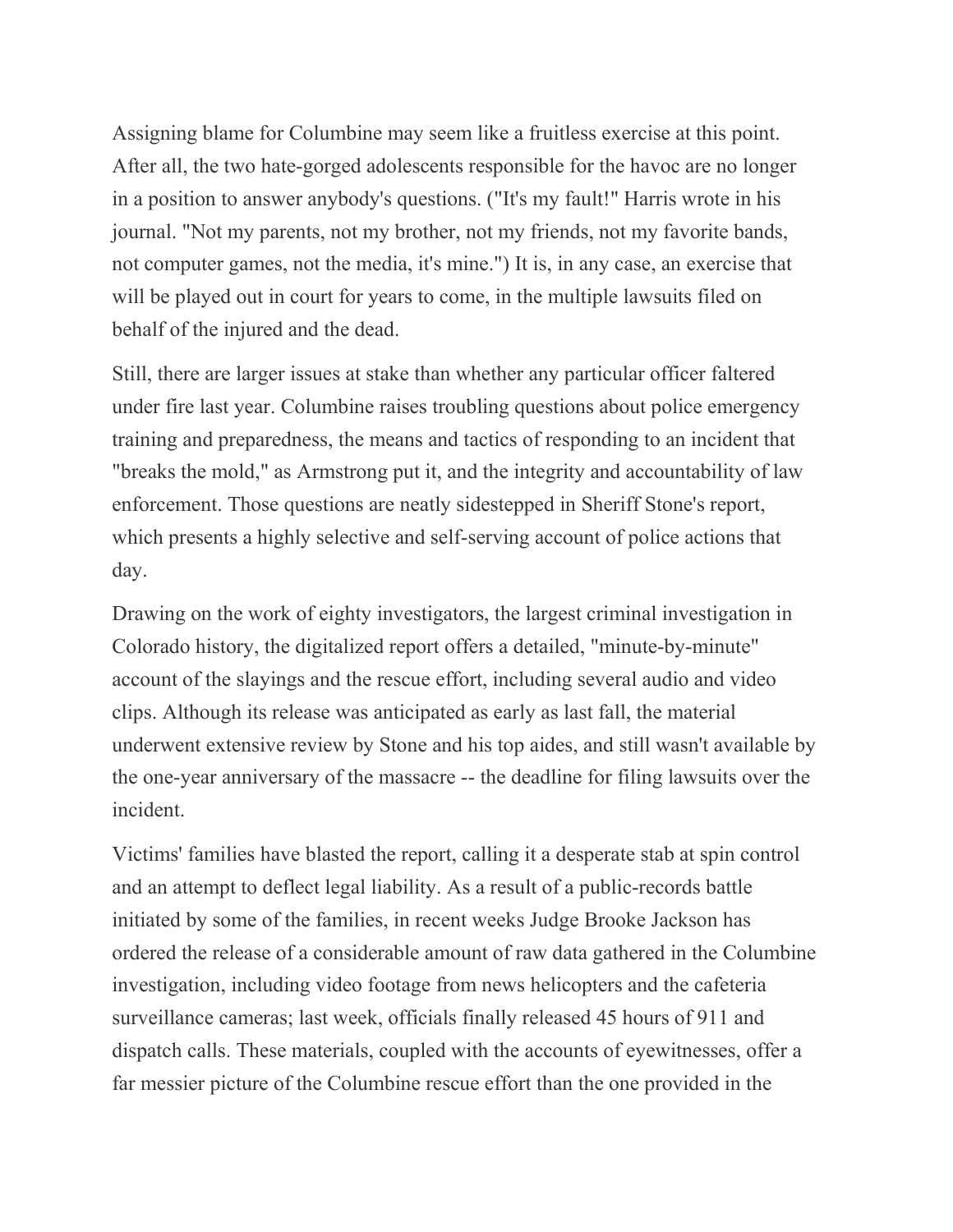sheriff's report; in several instances, they contradict the official timeline of events and challenge the fundamental claims that the command did not know where the shooters were and could not have moved any quicker to save lives.

The sheriff's report was supposed to explode the "myths" of Columbine, such as longstanding rumors regarding a third shooter or a special hit list of athletes. Instead, the report has spawned new myths: the myth of "bombs everywhere" hampering a swift response, for example, and the myth of impeccable police performance in the face of unimaginable horror.

Like all myths, the sheriff's version of Columbine isn't entirely fanciful. It is true, as the report claims, that the particular strategy adopted by the police resulted in the safe evacuation of hundreds of students. But that accomplishment must be weighed against the dubious command decisions that essentially turned over the school to Klebold and Harris for what turned out to be more than two hours. That the pair opted to kill themselves less than an hour into the siege rather than continue to massacre at will can be chalked up to dumb luck; perhaps, like everyone else, they expected the cops to arrive any moment.

Much has been made of the sheer size of the sheriff's report, as if loquacity equaled candor. The CD-ROM has been compared to an 800-page book, but sections dealing directly with police actions on April 20 amount to fewer than 150 pages of text, skimpier than your average mystery novel. Passages explaining the command decisions guiding those actions are almost nonexistent. Thanks to Judge Jackson's rulings, though, it's now possible to glimpse some of what is missing -- and begin to understand why it is missing.

There is a point where spin becomes lies, where omission of important facts becomes deception. In the official silence that has descended on the subject of Columbine, there is much that can be learned.

The Myth of Instant Death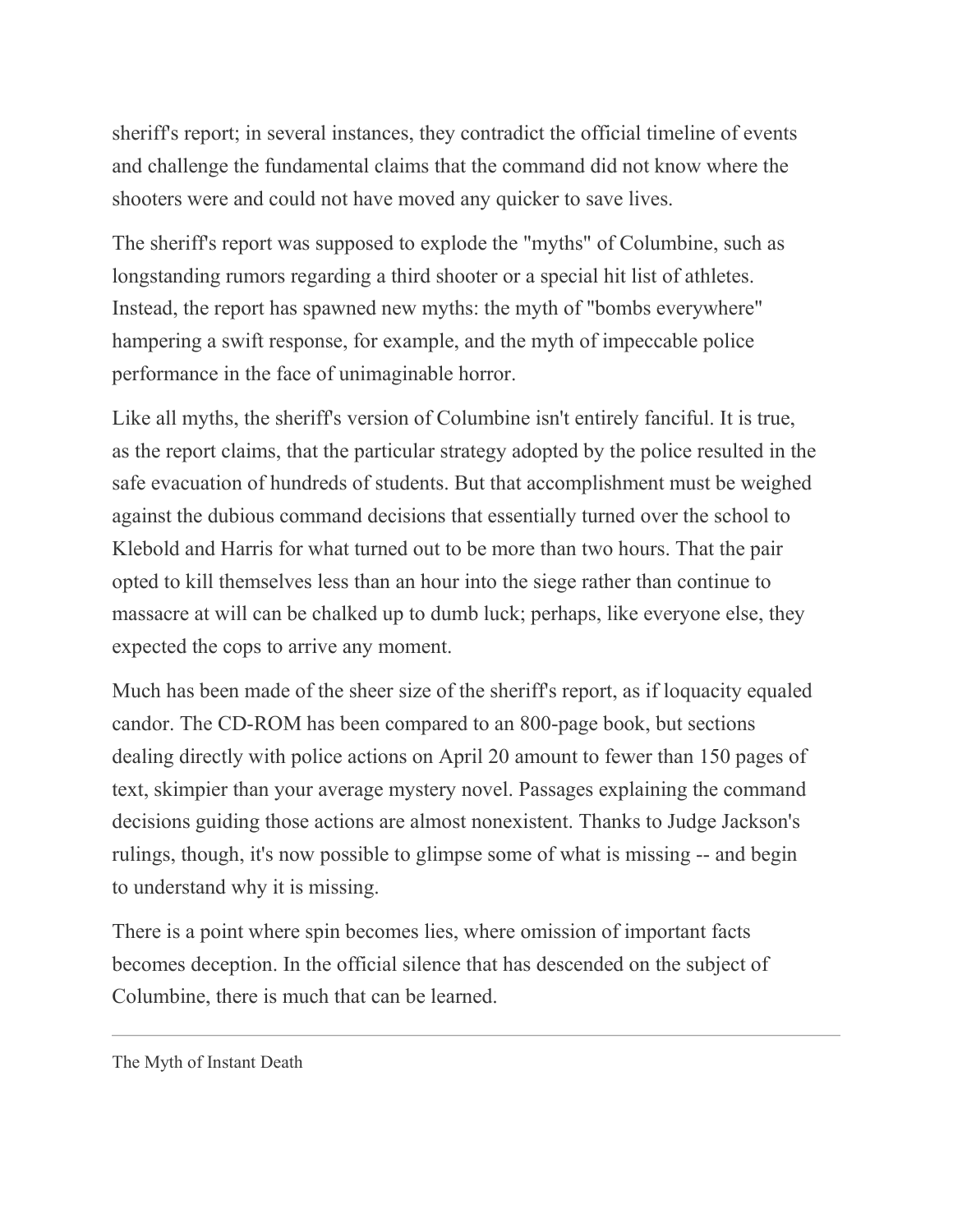At the heart of the Columbine report's defense of police actions is the assertion that the killers struck with lightning swiftness, spreading panic and chaos throughout the school, and ended their attack before SWAT officers could arrive. "Within the span of 16 minutes, the gunmen had killed 13 people and wounded 21 others," the report declares.

The statement is false. As a *Rocky Mountain News* editorial pointed out recently, only the most tortuous interpretation of the word "killed" could make it true, since Dave Sanders was still alive, though gravely wounded, when SWAT officers found him at 2:42 p.m. -- three hours and 23 minutes after the shooting started. Yet even if you remove Sanders from the equation (which the report seems all too eager to do), the statement is still a reach. It's the first volley in a concerted effort to fix the time of death of the other twelve fatalities within the brief period that Klebold and Harris were on the rampage, as if to demonstrate that any speedier response by the rescue teams would have been beside the point.

Because of an unprecedented court ruling, all but one of the victims' autopsy reports remain sealed more than a year after the murders. Without the autopsies, it's impossible to verify the claim that the victims died instantly. Yet there are several reasons to be skeptical of that claim. Close-range shotgun wounds tend to be fatal, but are the autopsy reports so precise that there's no fudge factor whatsoever in the report's statement that Corey DePooter, the last student shot in the library, "was killed at 11:35"?

Such unqualified accounts seem even more doubtful when you consider that several critically injured students survived for hours without medical attention, including Patrick Ireland, who crawled out of a library window only minutes before the police reached Sanders. Whether their recovery would have been substantially aided by swifter rescue efforts is one of those nasty "hindsight" questions the report simply doesn't address.

Legal considerations may have played a part in developing the theory of instant death. Consider the report's treatment of the students killed outside the school,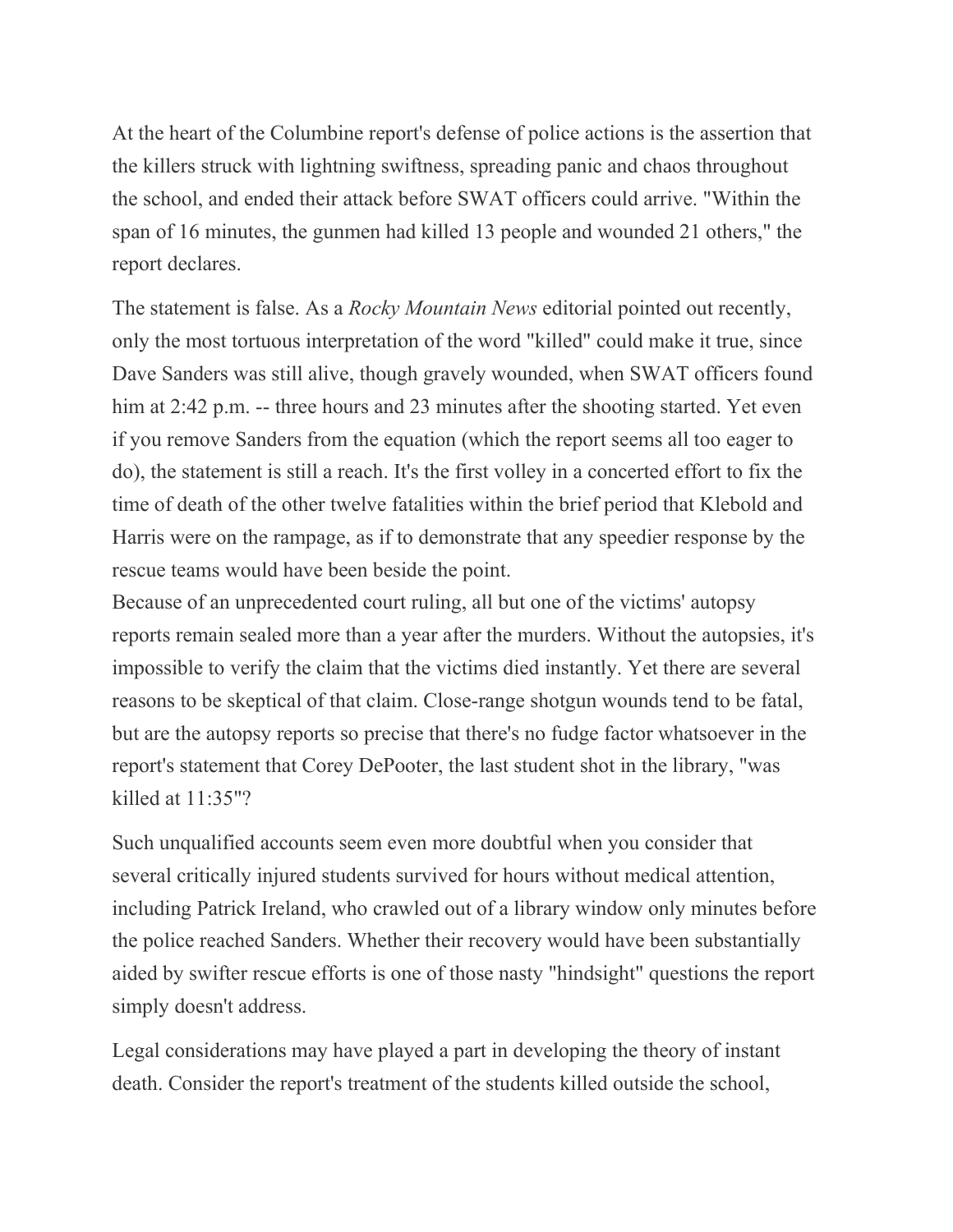Rachel Scott and Daniel Rohrbough. Scott was killed outside the school's west entrance by the "first gunshots," the report states, and a few moments later, Klebold shot an already wounded, fallen Rohrbough at close range, "killing him instantly."

In their lawsuit, Rohrbough's parents allege that he was shot not just by Klebold, but by an unnamed sheriff's deputy, an accusation Stone has denounced as "outrageous." Whether the allegation of friendly fire will hold up in court is anybody's guess, but Brian Rohrbough claims to have eyewitnesses who dispute the report's account of his son's death and the timeline for when various officers arrived on the scene, making the notion of a crossfire seem more plausible. In that context, the assertion that Daniel Rohrbough died "instantly" from Klebold's shot becomes a convenient form of rebuttal.

As for Scott, investigators appear to have no doubt that she was the first to fall, based on eyewitness accounts and crime-scene evidence. But doubts remain. At least four witnesses to the shootings outside the school have questioned the sequence of events there; at a recent meeting of Columbine parents, one teacher reportedly complained that the police were trying to get her to "change her story" because it didn't square with the official account of Scott's death.

It's also worth noting that the first dispatch call after the shooting starts refers to a "female down in the south lot"-- almost certainly a reference to Anne Marie Hochhalter, who, according to the report, was the eighth person to be shot. Perhaps Hochhalter just happened to be the first victim observed by someone with a cell phone, but it's also possible that the sequence is not as clear-cut as the report indicates.

In many crime-scene investigations, ballistics evidence can clear up the ambiguities. But investigators were able to recover only one of the three bullets that struck Daniel Rohrbough, and his father has raised several issues about the ballistics data released under Judge Jackson's order.

"[Chief investigator] Kate Battan said she knew who killed each of these kids and she has ballistics to prove it," Rohrbough says. "Then they fought us in court to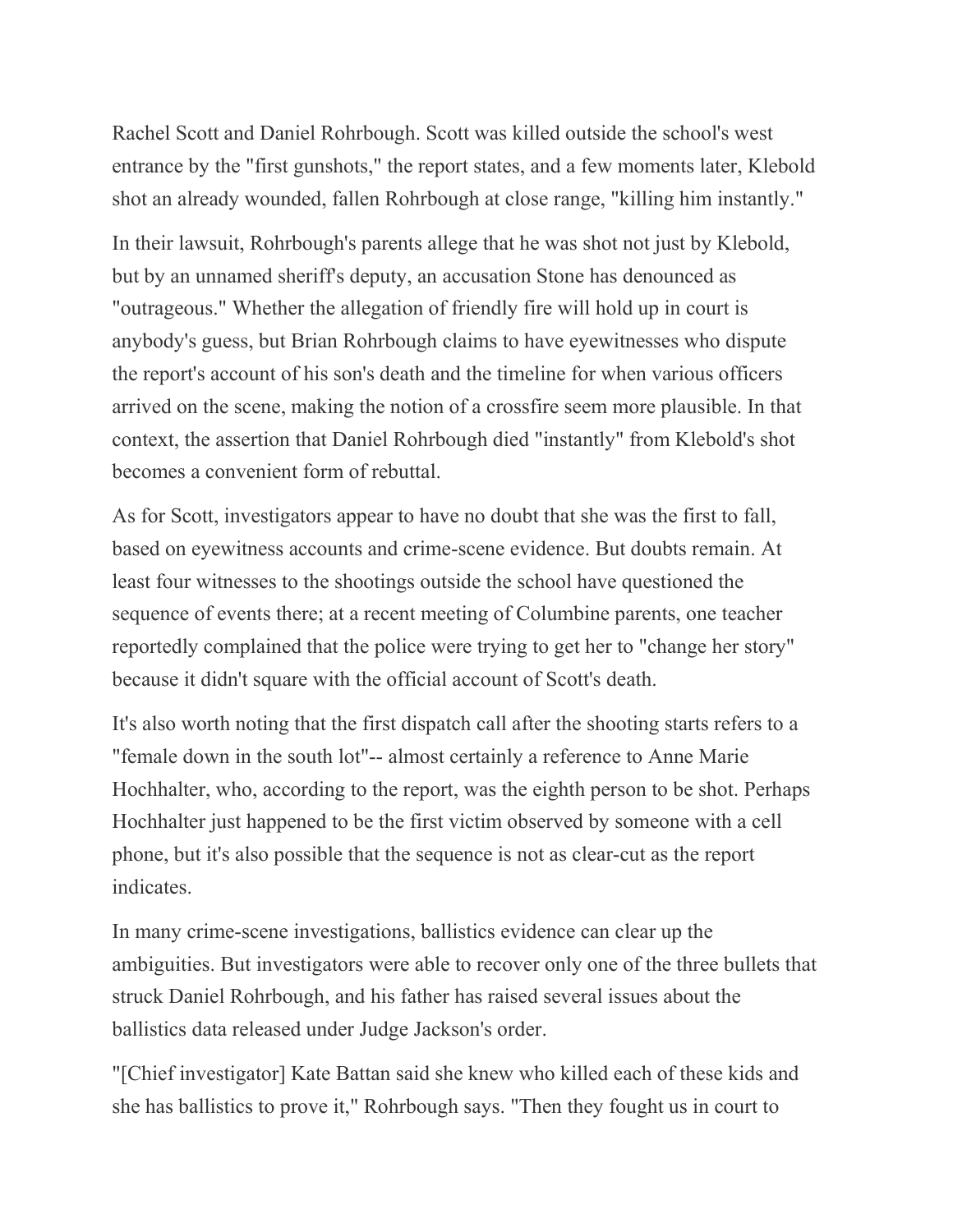keep us from seeing the ballistics. I told them, 'If you have the ballistics and can answer a few questions for me, I'll withdraw the suit.' Then they came back and said, 'We're basing the accounts of what happened on an injured eyewitness.' They don't have the ballistics. Two of the bullets were never found."

According to the sheriff's report, twelve officers fired a total of 141 rounds at Columbine, almost as many as Klebold and Harris; but the ballistics summary notes testing of only eleven police weapons. (The twelfth, a shotgun, was test-fired later.) According to the report, "the firearms of most officers who fired a weapon that day" were collected that afternoon.

"Most" isn't good enough for Brian Rohrbough. "That's against the procedure of every county in this state," he says. "There is no such thing as waiting until tomorrow to collect the guns."

## The Broken Engagement

Harris and Klebold began shooting on the west side of the school at around 11:19 a.m. They finished the executions in the library at 11:36, tried to set off the bombs in the cafeteria, then returned to the library and committed suicide shortly after noon. Whatever hope the police had of ending the conflict by stopping the shooters in their tracks evaporated in that first three-quarters of an hour.

The police say they didn't know the shooters had killed themselves in the library at the end of that time, just as they didn't know that the serious shooting, for all practical purposes, ended sixteen minutes after it began. The report stresses that the first half-dozen officers on the scene, the only ones who were in a position to stop the rampage, were quickly overwhelmed -- by superior firepower, conflicting reports of multiple shooters and a tide of frightened and injured students pouring out of the school.

The confusion of that initial response is strongly reflected in the report itself: excerpts of garbled dispatch calls, scenes of deputies running in different directions, an elaborate but ultimately hazy rendition of the killers' movements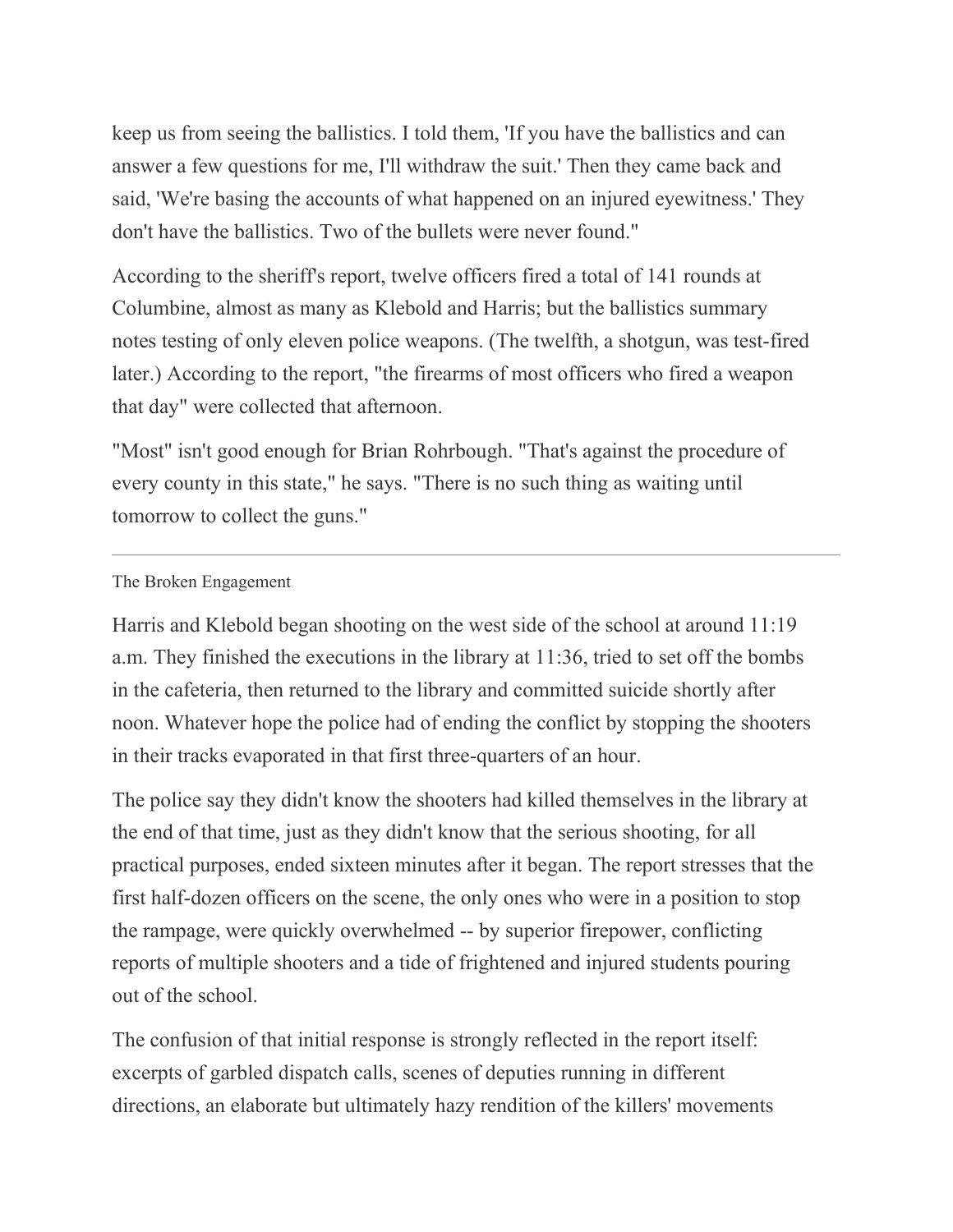before they enter the library. One section places Harris and Klebold in the hallway outside the library, shooting and tossing pipe bombs in two directions -- toward the science area, down the stairs into the cafeteria -- at the same time Harris is supposed to be engaged in a gun battle with two deputies at the west entrance to the school.

While the killers seem to be everywhere at once, it's difficult to place the deputies anywhere for very long; they appear and disappear. Take, for example, the report's account of the movements of Jeffco deputy Neil Gardner, the school resource officer. At 11:22 a.m., Gardner is eating his lunch in Clement Park, a short distance from the school, when he receives an urgent call from a custodian summoning him to the "back lot." According to the report, it takes Gardner two minutes to drive the long way around, from the northwest side of the campus to the southwest parking lot, where he spots Harris and exchanges gunfire with him from sixty yards away. It's three minutes after that before he calls dispatch requesting emergency assistance, and then another two minutes pass before he asks for emergency medical units.

One reason for the delays is that Gardner is involved in three gun battles with Harris in the space of about six minutes. Gardner gets off four rounds when Harris is outside the west doors, then Harris retreats into the school, re-emerging a couple of minutes later, at which point Deputy Paul Smoker fires three rounds at him. Unharmed, Harris retreats again, only to fire on the officers from the library windows. This time he and Klebold are met with return fire from the growing contingent of cops arriving at the school.

Yet at this point the fleeting "engagement" of the shooters abruptly ends. By 11:30 a.m., Jefferson County has six deputies on the scene. There are several wounded and dying students on the west side of the building and a flood of 911 calls about explosions and gunfire inside the school. Where are Gardner and the others? According to the report, they're setting up a perimeter and evacuating students who happen to make it out of the school on their own; one deputy is directing traffic on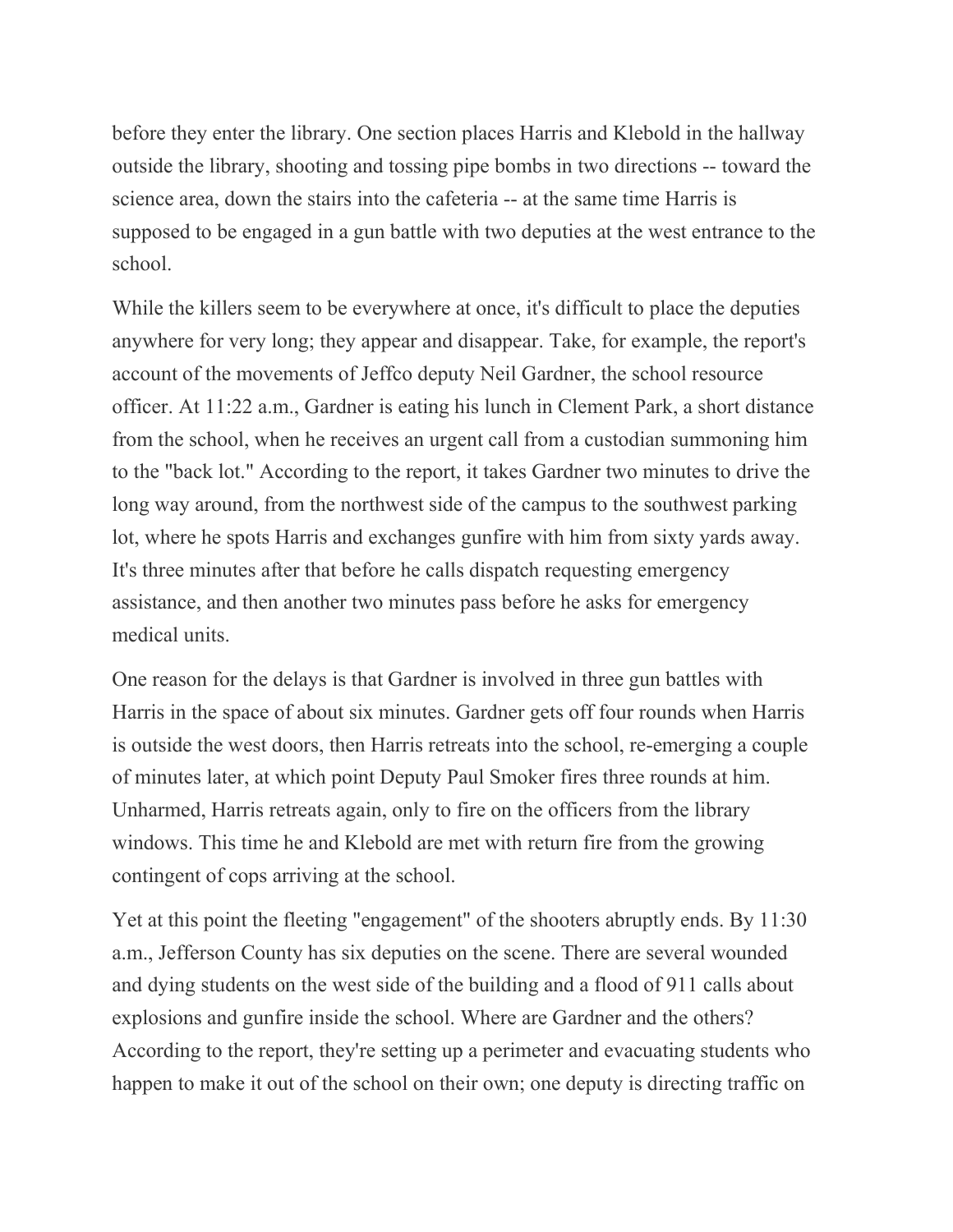Pierce Street. Lacking "long guns" equal to the firepower displayed by Harris, nobody seems keen on following the killers inside, even though several officers can hear more shots being fired within the school.

It's possible that the deputies are ordered to withdraw pending the arrival of SWAT teams. (A lawsuit filed by Kacey Ruegsegger, one of the students wounded in the library, claims that one officer tried to rush into the school but was ordered to "stand down.") Perhaps the risk of a crossfire involving fleeing students is just too great. Perhaps, as Rohrbough's lawsuit alleges, such a crossfire has already occurred. But whatever the reason, there is an abrupt shift in the mode of response, from confrontation to containment.

The decision not to pursue the shooters inside is a costly one. The engagement breaks off at a time when 911 calls from the office area and the library, as well as the officers' own observations, leave no doubt about where the killers have gone: They're in the library, shooting 22 people, killing ten.

The Myth of Immediate Entry

In interviews with *Westword* last April, a few weeks before Judge Jackson ordered Stone's office to release its long-awaited report, Jefferson County Undersheriff John Dunaway and Denver police captain Vince DiManna both insisted that the first SWAT team entered Columbine by 11:45 a.m.

The report tells a different story. There was no command structure on site to authorize immediate entry by 11:45; in fact, it isn't clear who was in command at Columbine for the first half hour or so. Lieutenant Terry Manwaring of the Jeffco SWAT team established a command post at the school at 11:36, and the report states that Lieutenant Dave Walcher assumed "the role of incident commander" at 11:45, but elsewhere it notes that Dunaway put Walcher in charge after the undersheriff's arrival -- at 11:52.

The first SWAT team to enter Columbine went in at 12:06 p.m., on the southeast side of the school. That's the opposite side of the school from the library, where, at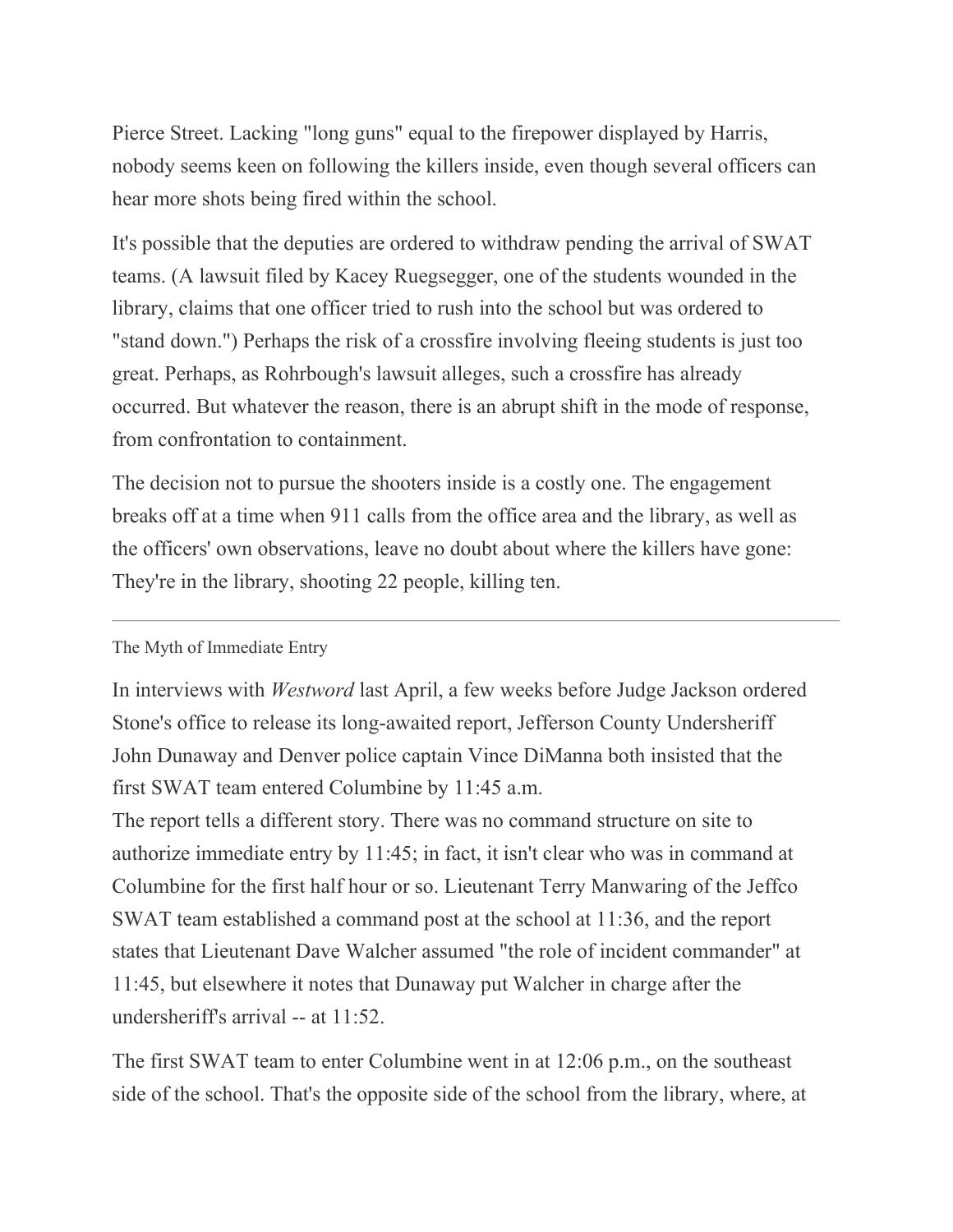that moment, Harris and Klebold were about to kill themselves or already had. But the sheriff's report all but credits his department for the suicides, which police didn't discover until three hours later: "The number of law enforcement officers on scene within minutes...plus the entry of SWAT inside the school minutes before their suicides denied the gunmen additional time to plan further actions or take other lives or hostages."

Despite that boast, the SWAT entry didn't exactly ruin the killers' day. It's doubtful that they even knew the first team was at the east door; the second team didn't go in the west side until more than an hour later. And once inside, the teams moved with slow, interminable deliberation. It took nearly four hours to clear the entire building, and the wounded in the science area and the library weren't reached until the latter stages of the search.

Why did it take so long? The report dwells on numerous potential and real hazards facing the teams: smoke, alarms, unexploded bombs, a gas leak (Harris and Klebold evidently turned on valves in the science labs), communication problems, accounts of a sniper on the roof and up to eight shooters, and so on. But any SWAT scenario assumes a strong dose of the unknown, and several of the dangers that supposedly slowed them down have been overstated or were quickly cleared up.

For example, dispatch calls reveal that the sniper report was discounted shortly after noon -- the hapless suspect turned out to be an unlucky repairman. As for the "bombs everywhere" excuse, the majority of the 44 unexploded devices found in the school were still among the killers' gear in the library; the teams didn't even know those bombs existed until the very end of their operation. Most of the remaining "live" bombs scattered about weren't ticking propane tanks but much tamer "crickets," small gas canisters filled with gunpowder that were about as "live" as an unlit firecracker. Even if a perp was still around to light a fuse or two, the bombs probably would have to be inserted in an unsuspecting officer's rectum in order to prove lethal.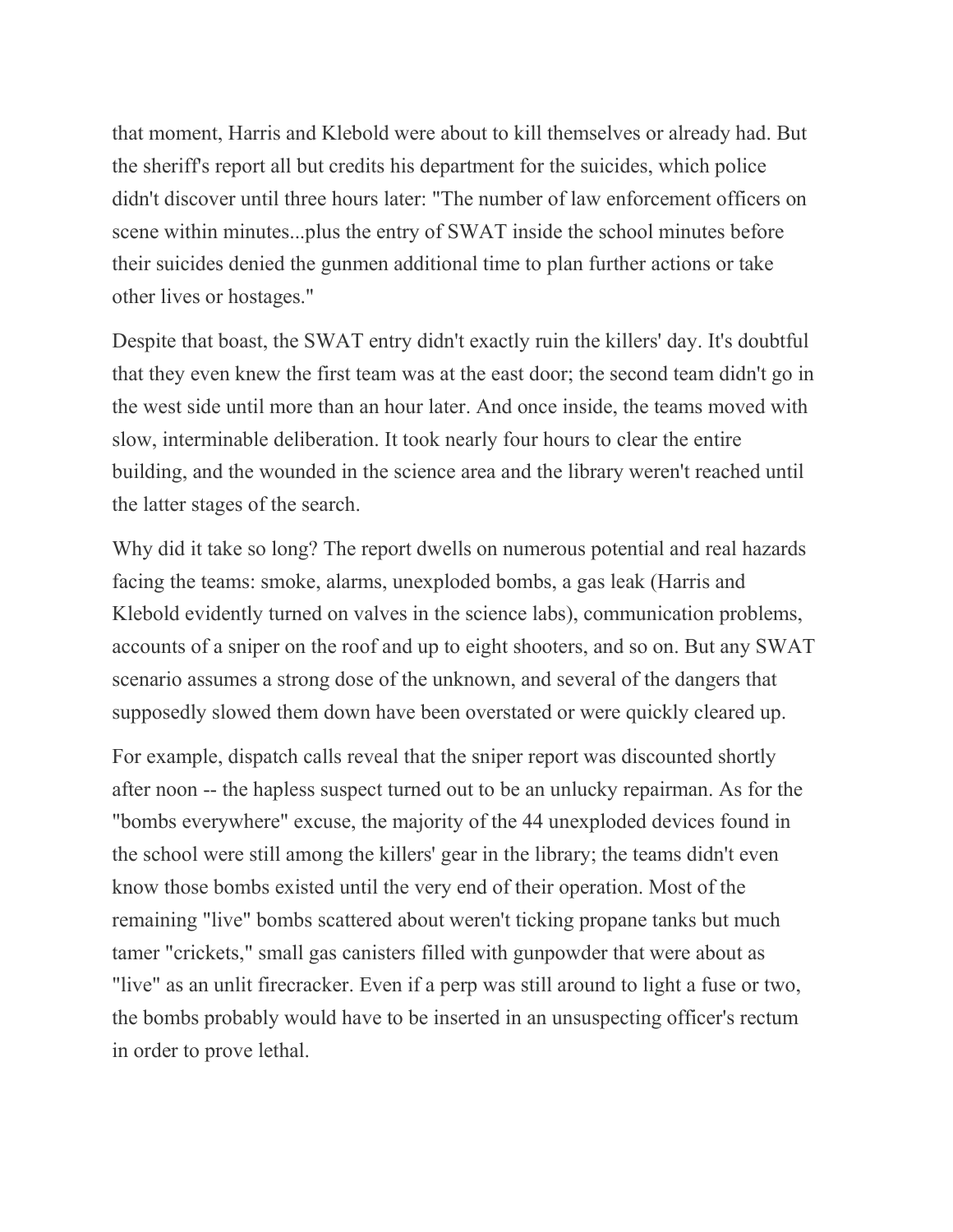As it turns out, bombs and snipers couldn't possibly have hindered the teams' efforts more than their own commanders' conservative tactics and apparent ignorance of the school layout. The dispatch and surveillance tapes indicate that these two factors played an enormous part in the sluggish response. In the case of Dave Sanders, they may well have finished what Harris and Klebold started.

Dunaway has characterized the immediate-entry plan as a dicey solution to a bad situation, an effort to mount an "active shooter response" more quickly than conventional SWAT procedures would allow. But as the Arapahoe County officers conceded at the commission hearing last month, that response actually amounted to a clock-burning room-to-room search for hostages. This was not a high-risk rapid invasion, designed to take out terrorists, but a systematic evacuation that involved busting through dozens of locked doors and setting up officers to direct the flow of evacuees to safety. By its very nature, the procedure was bound to take hours in a building as large as Columbine, but it had the advantage of not exposing anyone's backside -- especially not those of the commanders outside, who authorized the laborious search and then failed to modify it, even as it became clear that the only shooting still going on was the teams' own cover fire.

The tactical blunder was compounded by several miscalculations concerning the best points of entry into the school and the direction the search should take. There's no reason to doubt that the SWAT teams wanted to get to the "hot zones" as quickly as possible. Some members of the team even had a personal stake in the matter; DiManna, for instance, had a son and a niece at Columbine that day. From the 911 calls, it seems clear that the commanders had a pretty good idea that the hot zones were the library (the last place the shooters had been observed, firing out the windows shortly before their suicides), the cafeteria and the science area. But SWAT leader Manwaring, unfamiliar with the layout of the school since a recent renovation, apparently didn't know how to get to those areas. Working from hastily drawn maps provided by students failed to solve the problem; an hour after he arrived, the report states, Manwaring was still trying to find a decent floor plan.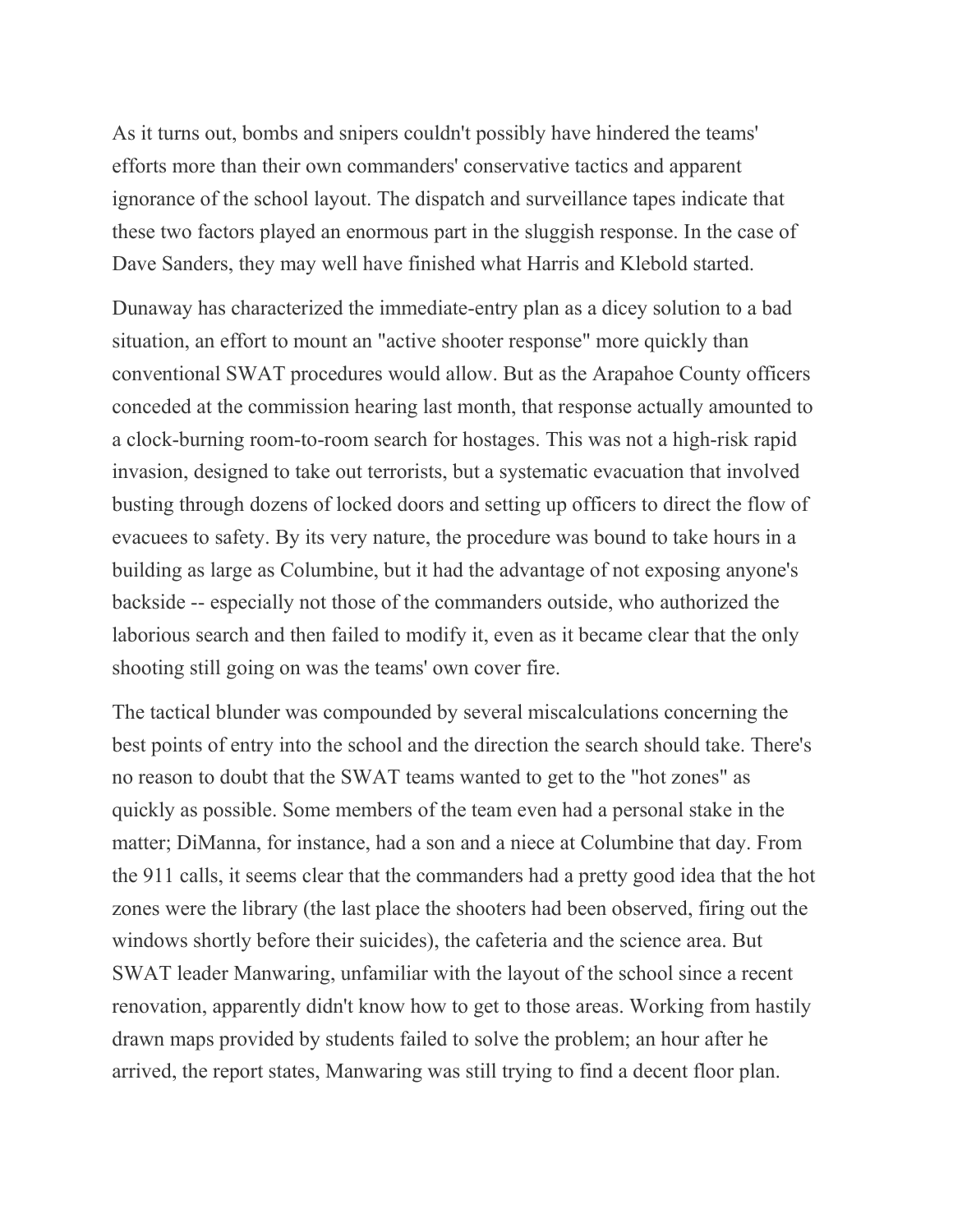Why Manwaring didn't consult with Deputy Gardner, principal Frank DeAngelis or any of the teachers who'd escaped about the quickest route to the library is one of the deeper mysteries of the police response. His "conflicting information" about the location of the library and the cafeteria, which form a prominent double-decker wall of glass on the west side that's hard to miss, is the only explanation the report offers for why the first team was sent in on the southeast side, to be swallowed up immediately in a warren of hallways and classrooms.

The westside entry was even more problematic. It took Manwaring's team nearly half an hour to travel from the southeast corner of the school to its northwest corner, using a fire truck as cover. There the team rescued badly wounded student Richard Castaldo, an event the report states took five minutes (the sequence actually lasted more than ten, according to the helicopter footage). In the course of the rescue, the team "observed an undetonated explosive device" in front of the west entrance. Manwaring decided to ram the doors, figuring the fire truck could take the brunt of any bomb blast, but the truck got stuck in the mud.

And that, the report explains, is how the second team ended up making its entry at 1:09 p.m. from a window leading to the faculty lounge, a location on the lower level rather than the upper level, closer to the cafeteria than the library above. Omitted from this account is one vital detail: Even if the "live" bomb at the west doors made that an unacceptable entrance, there was another door several feet away. That door, an emergency exit, opens into a narrow hallway that leads directly into the library. You can see into the library from that door, the same door that dozens of students used to make their escape after the killers left the library at 11:36 a.m. ("They ran to the safety of the waiting patrol cars and armed deputies who could give them protection and lead them to safety," the report burbles.)

Did the SWAT team know where that door went? Were they working in such a void of critical information that they failed to grasp its importance? The report's silence on this matter is deafening; it's as if the door doesn't exist.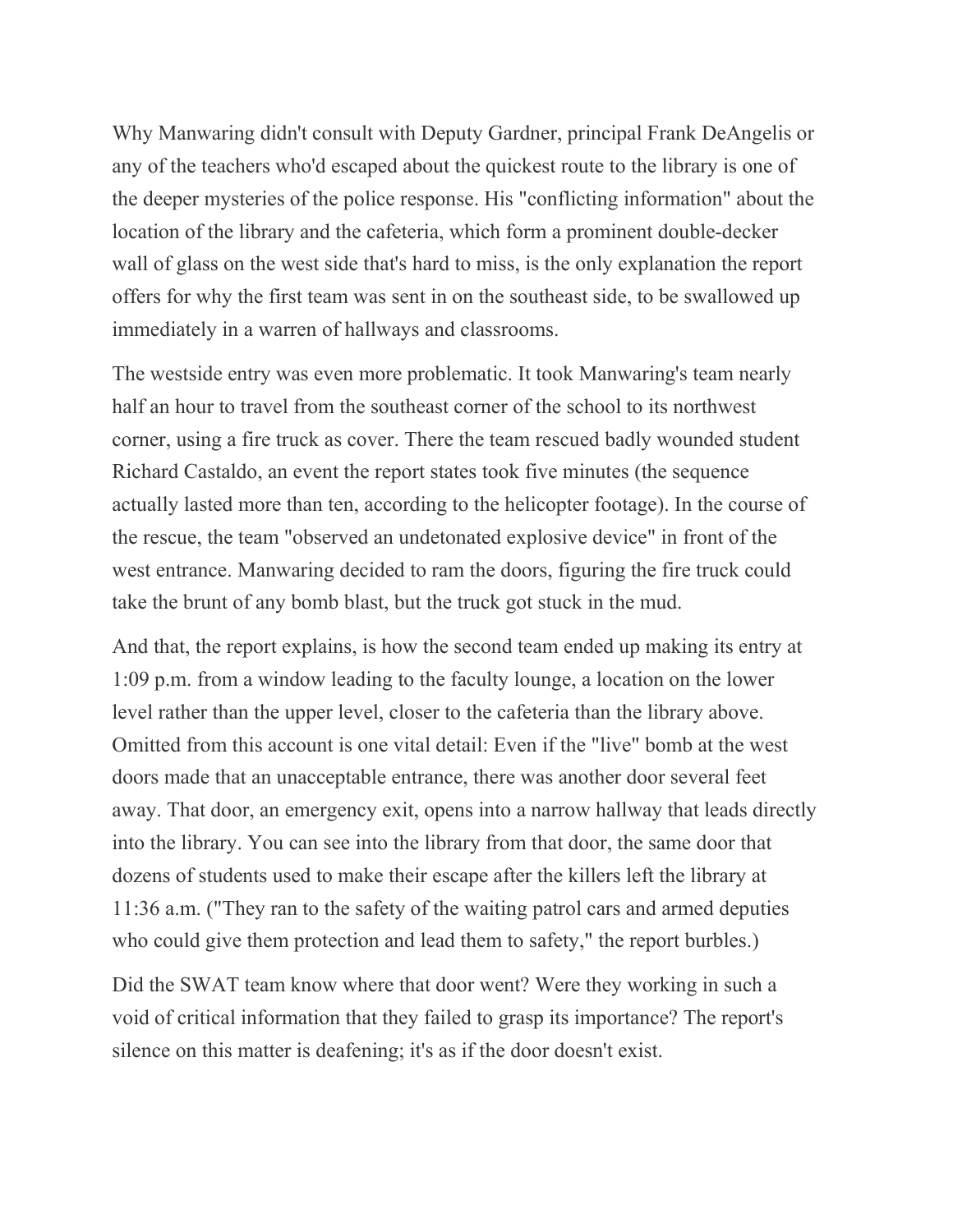Brian Rohrbough tries to conjure up the image of wounded students rushing out that door to the waiting arms of police officers -- and grimaces in disgust. "You have to know kids in there are injured and bleeding to death," he says. "You don't go in? How could you ever wait outside that open door after seeing those kids come out?"

The report states that the west team liberated students locked into the kitchen area and then entered the cafeteria at 1:32 p.m. Actually, the cafeteria videotape shows that the team didn't clear the cafeteria until 1:45. In almost two hours of effort, the team had managed to secure only a small area of the building, rescuing thirty students and staff members in the process.

From there the group moved on to the lower hallway, ignoring a flight of stairs to the upper level. They would not return to the stairs until they finished clearing the lower level half an hour later, even though those stairs were the fastest route from the cafeteria to the library and the science area, the same stairs Harris and Klebold had taken in their trips back and forth, from hot zone to hot zone.

A Jefferson County dispatcher discovered how important those stairs were well before noon. One of the earliest and longest 911 calls came from Denver police officer John Lietz, who was on the phone with students trapped in the kitchen area. Aware of the shooting in the library, the dispatcher asked Lietz "if the library is close to the cafeteria." Lietz, a Columbine parent, didn't hesitate.

"The library is right upstairs from the cafeteria," he said. "There's a stairway from the commons directly up."

"Directly above," the dispatcher noted.

A Hero's Death

To reach Dave Sanders, whose life was slowly draining away in an upstairs science room, the SWAT officers had to overcome a wealth of "obstacles," the report notes, including burnt carpet and empty bullet casings.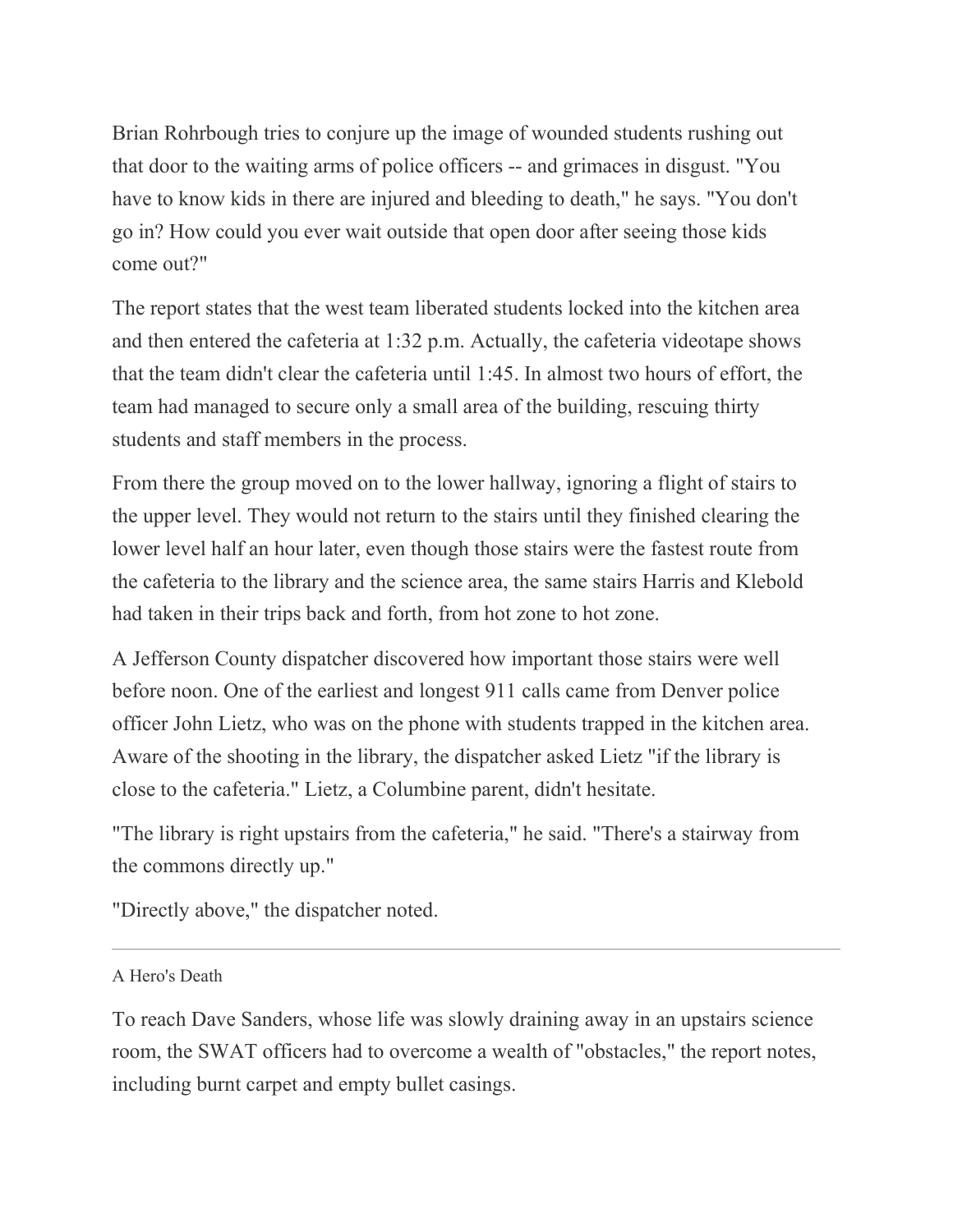No kidding. Here's the report's strained account of what the officers found when they finally climbed the stairs from the cafeteria, around 2:30 p.m.:

"The top of the stairs opened into an intersection of two hallways... A pipe bomb had exploded and singed the carpet in front of them. Glass had shattered everywhere. There was blood in a large area on the carpet in front of them, on one of the windows, and blood made a trail into one of the other science rooms. Live ammunition rounds and spent casings were lying on the floor."

The harder the report tries to explain away the delay in reaching Sanders, the more it makes the SWAT officers look foolish -- a crack team dodging bullets that were lying on the floor. There was an ongoing concern about a possible third shooter still lurking somewhere on the upper level, but the slow-mo slinking around doesn't square with the notion of an active shooter response -- which, according to DiManna and others, often involves trying to draw fire in order to get a fix on the location of the gunman. The real explanation for the long, long wait Sanders endured may have less to do with the messy hallway than with command decisions that were made over the previous three hours.

The command had detailed information about Sanders's position and his condition almost from the start. Shortly before noon, a dispatcher contacted Manwaring: "Is there any way to get to a victim in Room 3, second level...they cannot control the bleeding," she said.

"We don't have a secure inside door we can get in," the SWAT commander replied.

SWAT had that secure door fifteen minutes later, after the first team made its entry on the east side. But the path from there to the science area was a circuitous one, and the team would have had to modify its room-to-room search procedure to get there in a timely manner. The procedure was never altered.

Why? According to statements made by Armstrong and others before the review commission, the commanders believed that the absence of any hostile gunfire after 12:10 p.m. meant a possible hostage scenario, not dead gunmen. That assumption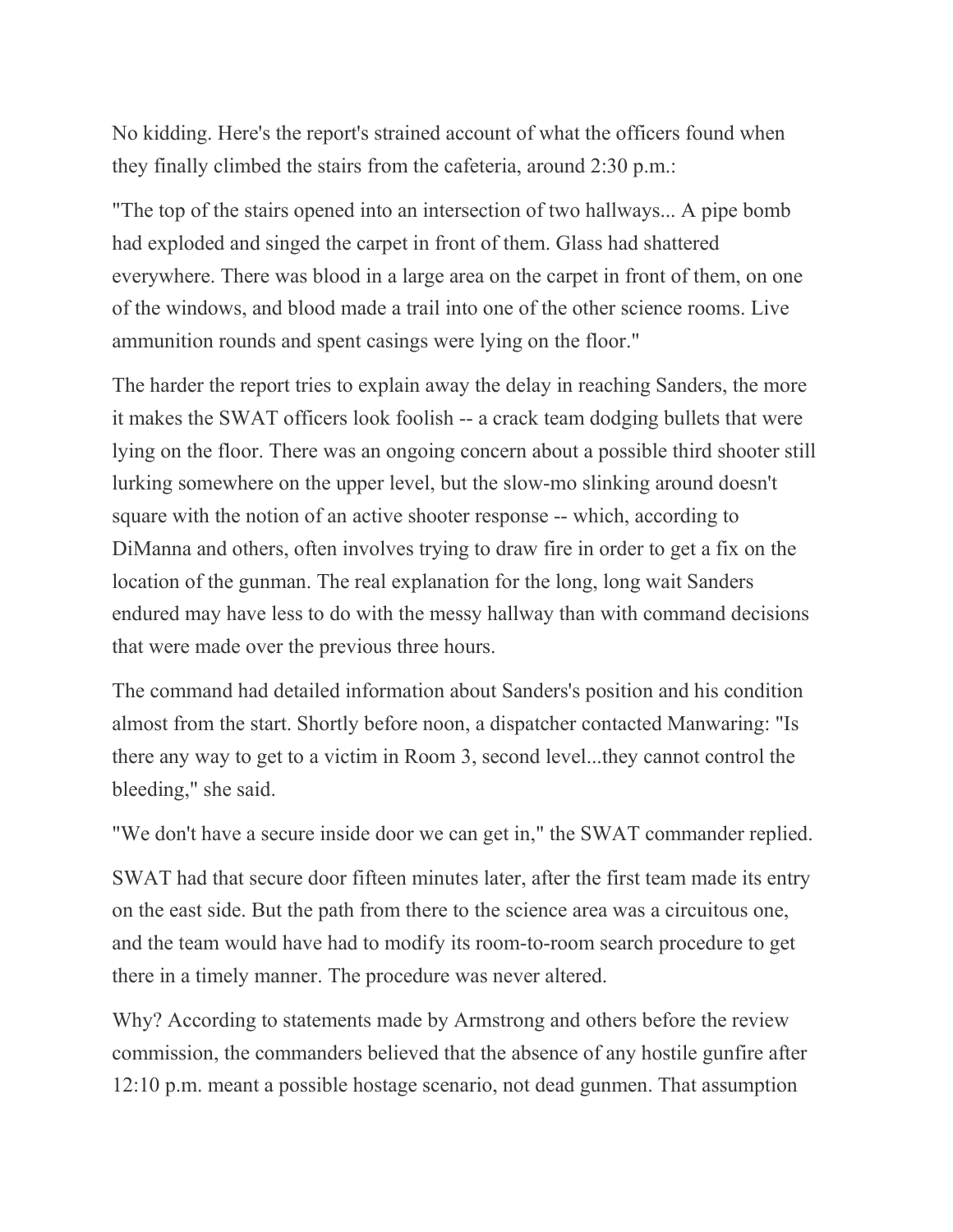never wavered, not even as more officers poured into the building and discovered that the kids behind the locked doors were not hostages, but in hiding -- "staying put," as 911 dispatchers had told them to do.

Several calls throughout the afternoon kept SWAT leaders informed about Sanders's deteriorating condition, but officers still seemed confused about his location. The report states that the sign in the science window was spotted at 2:15; helicopter footage indicates the sign may well have been visible to officers on the south side of the building -- who were only a ladder's length away from Sanders - earlier than that. In any case, dispatchers knew about the sign hours earlier because of the phone link with students in the room with Sanders. The students even offered to break a window to show the police exactly where they were -- but were told not to do so, for fear of attracting the attention of the gunmen. (Oddly, that concern didn't lead the police to dissuade the students from tying a shirt on the doorknob to mark their location; at one point, they suggested that the room's occupants "start yelling" in order to help the officers find them.)

Sanders was still conscious when SWAT members found him at 2:42 p.m. Another twenty to thirty minutes elapsed before a paramedic could reach the room, following a "safe" route set up by the police. By then it was too late.

Before the paramedic arrived, the report states, two SWAT deputies had already decided "to evacuate the wounded teacher themselves or at least move him closer to an exit." Inexplicably, they dragged him into a storage area at the back of the room instead.

He died there, still waiting for deliverance.

In Dubious Battle

Many people performed heroically at Columbine last year. That fact has never been in dispute, and the release of the audio and video record of the tragedy brings some of the heroics into sharp relief: gutsy teachers evacuating students, police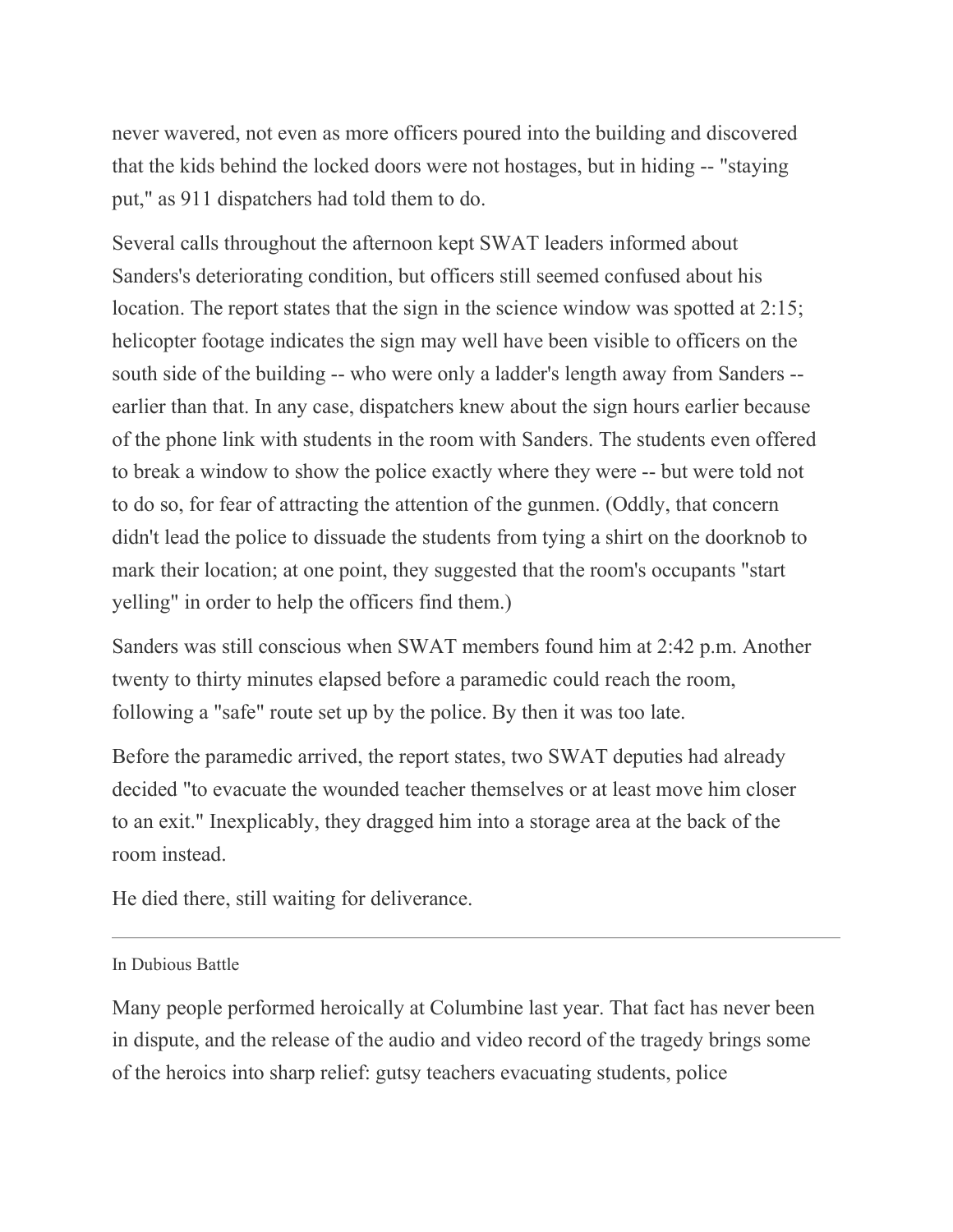dispatchers keeping their cool despite a barrage of panicked phone calls, officers under fire trying to relay information about explosions, fires and possible suspects.

Despite all the media coverage of Columbine, some of the most impressive deeds done that day have scarcely been mentioned. The cafeteria video shows two school custodians, Jon Curtis and Jay Gallatine, rushing back and forth to shoo students to safety and lock doors so the killers can't get to them. Armed only with radios, Curtis and Gallatine dodged bombs tossed from above and persisted in their task, saving many lives in the process. The two men continue to decline interview requests to this day.

But the audio- and videotapes also reveal many of the mistakes and failures of the Columbine rescue effort, and not enough attention has been paid to them. A Jefferson County dispatcher was on the phone with a frantic and wounded teacher, Patti Nielson, for more than four minutes before the killers entered the room. The dispatcher asked her if she could lock the doors or block them. When the library began to fill with smoke, the dispatcher advised her to "keep everyone low to the floor." But the dispatcher never asked if there was another way out of the library.

The report treats this lapse as irrelevant. "Nielson knew they had nowhere to go," it states. "The last time she saw the gunmen, they were outside (near the emergency exit from the library) and they were heading inside the hall that led to the library." This is a gross distortion. According to the official timeline, the killers spent almost three minutes roaming the hall outside the main entrance to the library -- and Nielson told the dispatcher the gunman was right outside the main door, which is a considerable distance from the emergency exit. Once the shooting started, another 911 operator on the line with a staffer in the principal's office asked if there was another exit from the library; the staffer said no.

"As far as I know, I've lost everybody in the library," a dispatcher told a SWAT officer a few minutes later.

Although Nielson dropped the phone after the killers came in, the line remained open until 11:52 a.m., when it was "terminated" by dispatch, thereby denying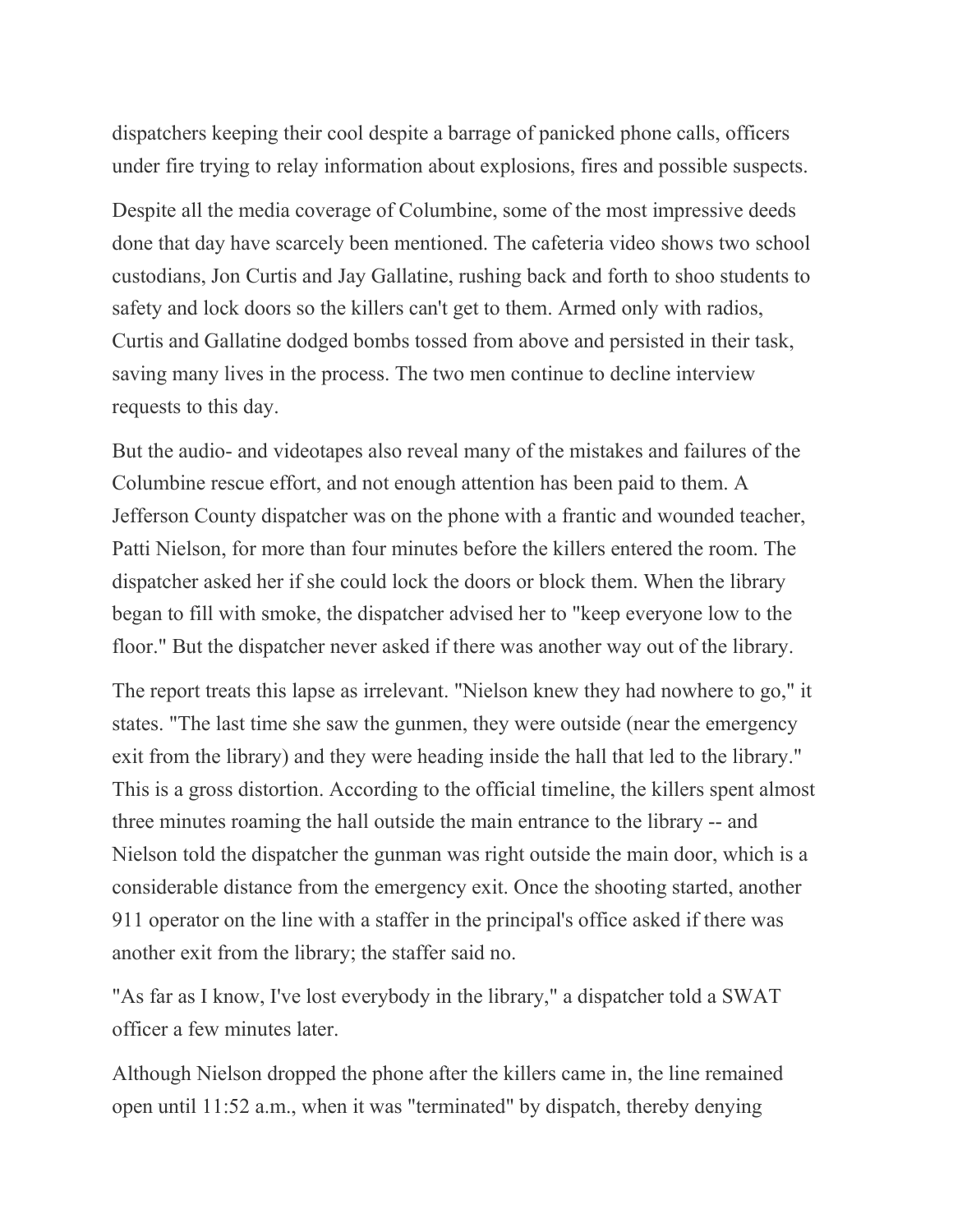authorities the sounds of Klebold and Harris returning to the room at noon, opening fire on police below, then committing suicide. But with all the confusion over possible additional shooters and the commanders committed to a hostage scenario, it's unlikely that even perfect knowledge of the suicides would have altered the response at that point.

Just what was known by the officers who went into the school remains in dispute. For months, several SWAT members have insisted that they didn't have critical information that their commanders clearly did have: reports of multiple victims in the library, reports of a badly wounded teacher in the science area. The "communication problems" have been blamed on the incompatible radio frequencies used by different agencies, but the report acknowledges that the inside teams had ongoing, if limited, communication with the command. The degree to which the front-line troops may have been misled, in every sense of the word, can be gauged in Arapahoe County SWAT officer Bruce Williamson's testimony before the review commission last month.

Williamson, who arrived at the scene around one o'clock, was under the impression that "the initial team went in at the last place they knew these guys were." Although his unit assisted in clearing the science area, he was not one of the officers who went into the room where Sanders was, he said, and didn't know he was there. As he remembered it, the search of the library came somewhere in the middle, rather than the end, of the operation.

Williamson's version is strongly at odds with the report. But then, the report's version is at odds with the evidence on several points. "There was no one injured in the cafeteria as a direct result of Harris and Klebold's actions," declare the findings of the investigative team assigned to that area. Yet the commons video shows a teacher running in the foreground as an explosion goes off at 11:27. The teacher first clutches his leg, then is bowled over by the blast. A limping, similarly dressed figure, identified by two sources as the same teacher, can be seen exiting the school in footage of the evacuation effort shot by a news helicopter that afternoon.